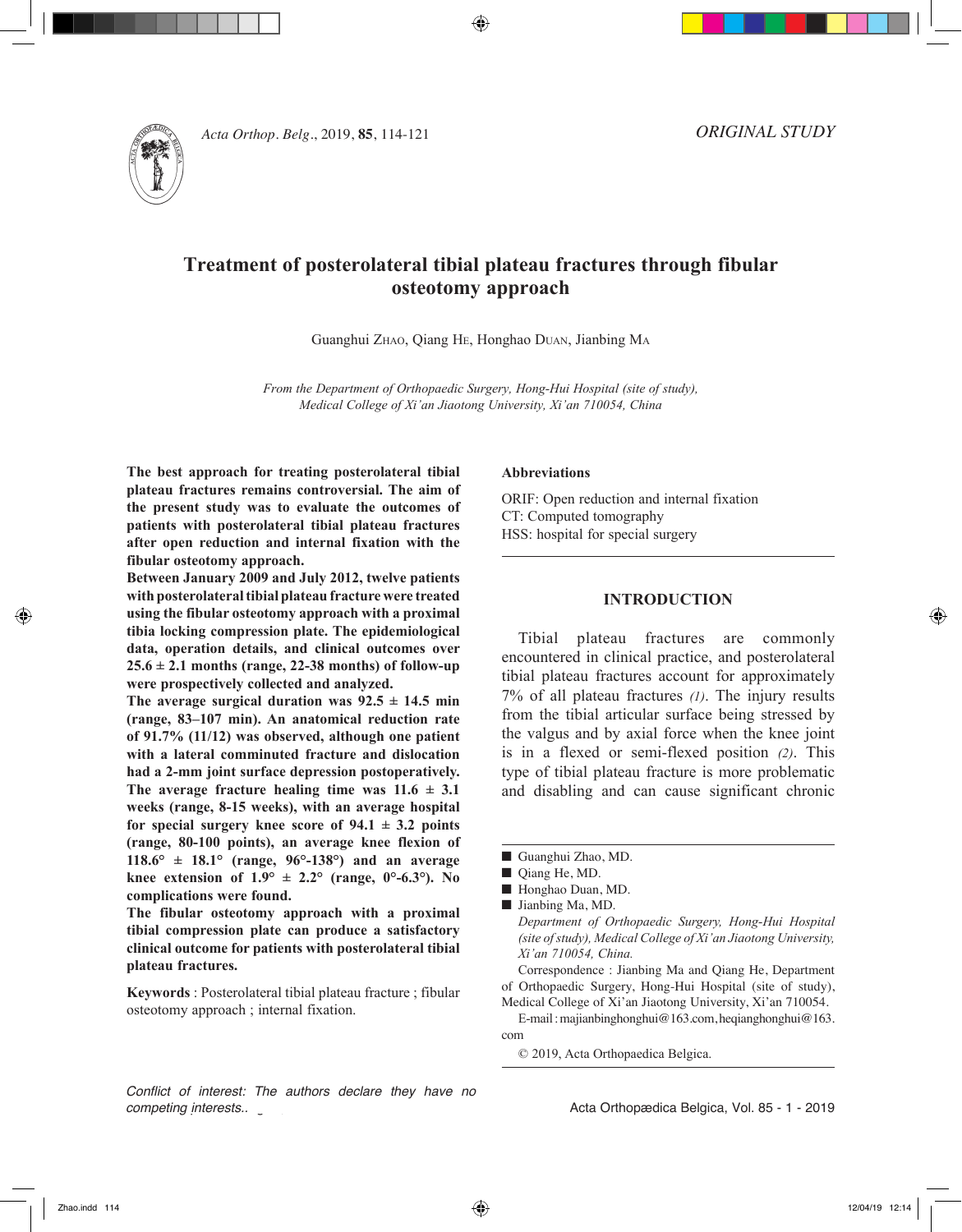posttraumatic instability of the knee *(3)*. Unstable flexion usually occurs unless residual impaction of the posterolateral tibial plateau is reduced *(4)*. Open reduction and internal fixation (ORIF) are essential to decrease posttraumatic complications in these patients. Although a great deal of experimental studies and clinical efforts have been made to develop surgical approaches to manage posterolateral tibial plateau fractures in the past few decades, controversy still exists as to the best surgical approach *(5,17)*.

Currently, the anterolateral and posterolateral approaches are recommended for this fracture *(6)*. Although the posterolateral approach results in direct reduction and fixation of the posterolateral tibial plateau fracture, it still has several limitations. First, the operative field is limited, and the complex local structure increases the iatrogenic injury risk *(7,8).* Second, the medial part of the fibular head interferes with operative manipulation, and postoperative scars and anatomic changes result in easy damage to the vessels and nerves upon removal of the fixation *(9,14)*.

In this study, the fibular osteotomy approach was used for posterolateral tibial plateau fracture. This approach protects soft tissue and ligamentous structures and can preserve the soft tissue around the posterolateral fragments. The aim of our study was to evaluate the clinical outcomes of our patients with a posterolateral tibial plateau fracture managed with ORIF through a fibular osteotomy approach.

## **METHODS**

The study protocol, including the access to and the use of the medical records of the study subjects, was reviewed and approved by the Institutional Ethics Committee of Xi'an Hong Hui Hospital (permit number: 2016021).

Clinical records including preoperative radiographs (Fig. 1a) and computed tomography (CT) scans (Fig. 1b,c,d) and operative notes of patients with tibial plateau fractures managed and followed at Xi'an Hong Hui Hospital, between January 2009 and July 2012, were accessed through the Records Department of the hospital. The inclusion criteria were as follows: (1) posterolateral

tibial plateau fracture, as revealed by CT scan; (2) treatment with ORIF through the fibular osteotomy approach; and (3) patients who received follow-up postoperatively.

Twelve patients with posterolateral tibial plateau fractures were treated with an LCP (Proximal Tibial Plate, DaBo, LCP-3.5, China) through a fibular osteotomy approach in our department (Table 1). The patients consisted of seven males and five females with a mean age of  $30.5 \pm 10.9$  years (range, 21-39 years). All operations were performed by the same experienced surgeons, and data were collected prospectively. All patients presented with fresh fractures, and the preoperative waiting time was  $6.5 \pm 3.8$  days (range, 4-14 days). The causes of the injury were traffic accidents for eight patients and falling from a height for four patients. One patient also had anterior cruciate ligament injuries. Four patients had posterolateral fractures alone, and seven had both posterolateral fractures and anterolateral fractures. One patient had a combined ankle fracture.

The fractures were classified according to the Schatzker classification system based on preoperative computed tomography (CT) scan results. There was one patient with a Schatzker II fracture (posterolateral condyle split fracture), two with Schatzker III fractures (posterolateral condyle depression), five with Schatzker IV fractures (posterolateral condyle split and depression), and four with Schatzker V fractures (posteromedial condyle split and posterolateral condyle depression). According to the Orthopaedic Trauma Association (OTA) classification, there was one patient with a type 41-B1 fracture, four with type 41-B2 fractures, and seven with type 41-B3 fractures.

After the induction of general anesthesia or combined spinal-epidural anesthesia, the patients were placed in a supine position while lower limb blood flow was blocked by a pneumatic tourniquet. In this research, seven patients were operated on using lateral incision of the knee, and five were operated on using lateral and posteromedial incision of the knee.

Pure posterolateral fractures of the tibial plateau were Schatzker type II and III fractures. The designed surgical approach uses an approximately

Acta Orthopædica Belgica, Vol. 85 - 1 - 2019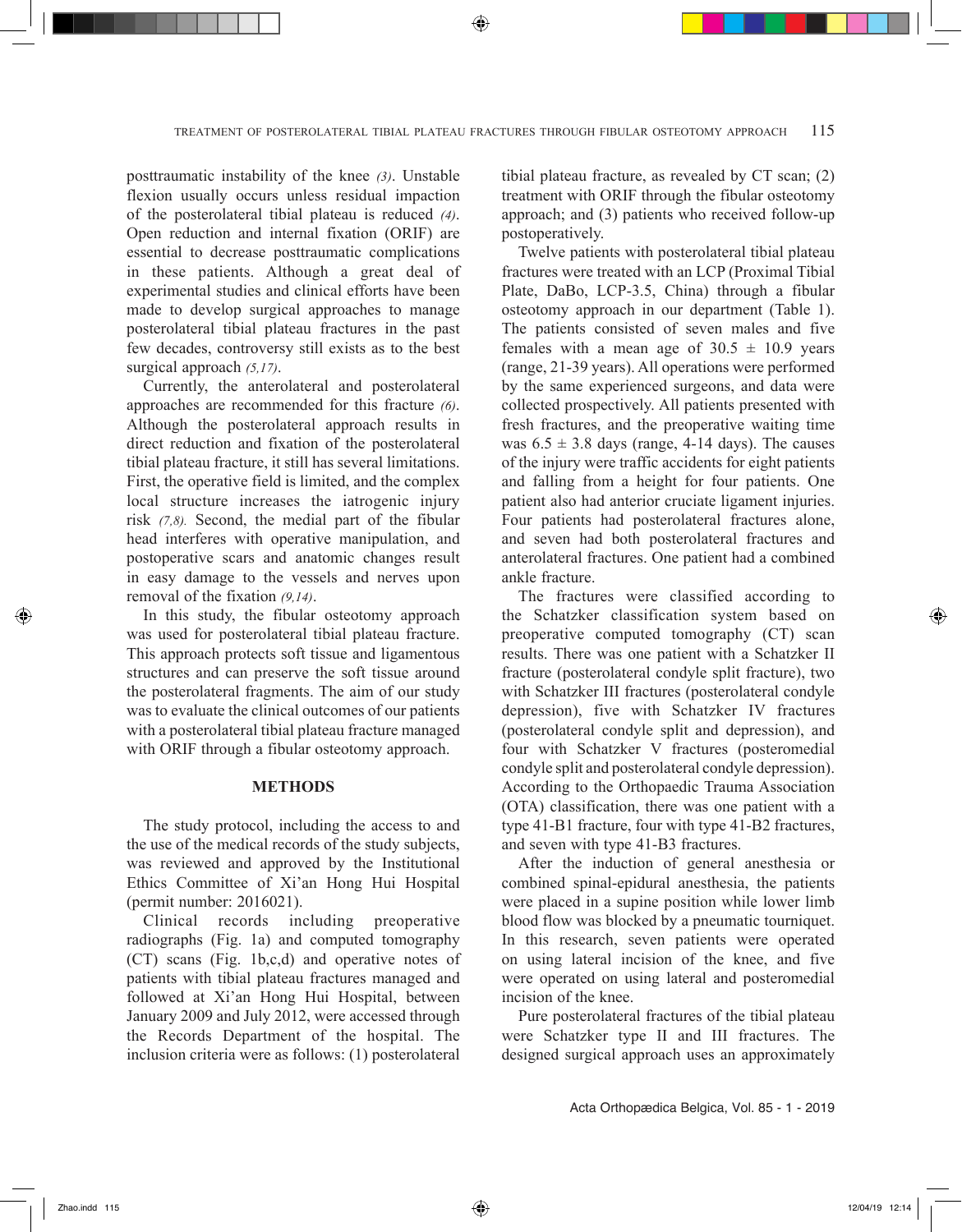$\bigcirc$ 



*Fig. 1* – The patient was a 43-year-old male with a posterolateral splitting collapsed fracture of the tibial plateau. a) X-ray; b,c) 3D CT reconstruction showing posterolateral splitting collapse fracture of the tibial plateau; d) CT reconstruction showing posterolateral splitting collapse fracture of the tibial plateau; e) X-ray after the operation; f,g) X-ray two years after the operation.

Acta Orthopædica Belgica, Vol. 85 - 1 - 2019

 $\bigcirc$ 

 $\bigoplus$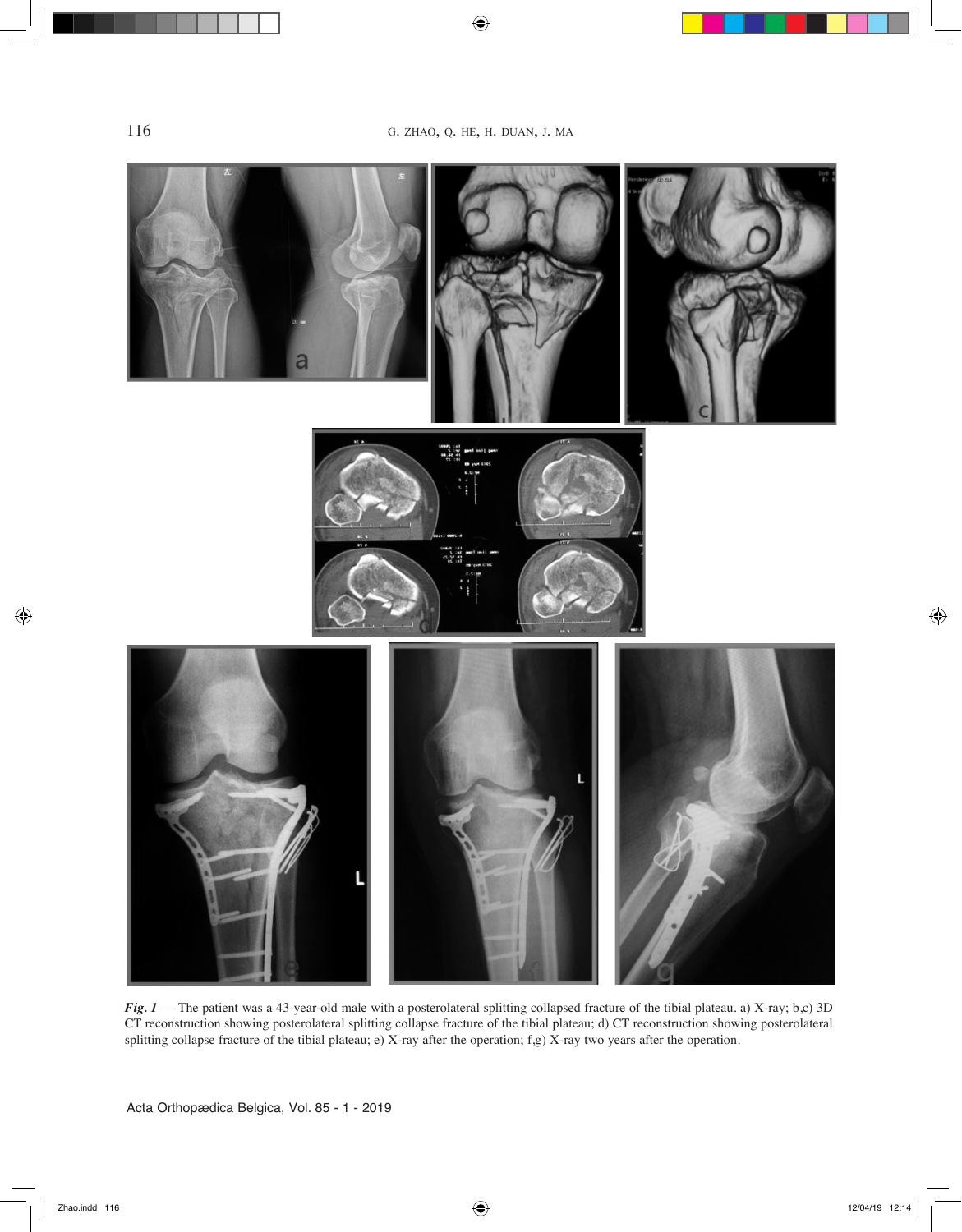| Patient<br>Number | Age<br>(years) | <b>Sex</b> | Fracture Type<br>(Schatzker<br>classification) | Fracture<br>Type (OTA<br>classification) | Mechanism of injury | Preoperative<br>waiting time<br>(Days) |
|-------------------|----------------|------------|------------------------------------------------|------------------------------------------|---------------------|----------------------------------------|
| 1                 | 30             | F          | IV                                             | $41-B3$                                  | Falling from height | 6                                      |
| $\overline{2}$    | 46             | M          | V                                              | $41-B3$                                  | Traffic accident    | 8                                      |
| 3                 | 43             | M          | VI                                             | $41-B3$                                  | Traffic accident    | 13                                     |
| 4                 | 41             | F          | Ш                                              | $41-B2$                                  | Traffic accident    | 5                                      |
| 5                 | 28             | M          | Ш                                              | $41-B2$                                  | Traffic accident    | 6                                      |
| 6                 | 62             | F          | IV                                             | $41-B3$                                  | Falling from height | 8                                      |
| 7                 | 57             | M          | V                                              | $41-B3$                                  | Traffic accident    | 7                                      |
| 8                 | 44             | M          | IV                                             | $41-B3$                                  | Traffic accident    | 8                                      |
| 9                 | 65             | M          | П                                              | $41-B2$                                  | Falling down        | 3                                      |
| 10                | 31             | F          | VI                                             | $41-B3$                                  | Traffic accident    | 14                                     |
| 11                | 72             | M          | $\mathbf{I}$                                   | $41 - B2$                                | Falling down        | $\overline{3}$                         |
| 12                | 23             | F          | V                                              | $41-B3$                                  | Traffic accident    | 12                                     |

Table I. — Demographic and operative details of patient

◈

15-cm-long "S"-shaped incision starting from the fibular head flat above 5cm and extending down distally to 10cm. The common peroneal nerve is seen on the trailing edge of the biceps femoris, which was bluntly dissected freely along the medial anterior fibula. A rubber strip retractor was used as protection. The tibialis anterior muscle membrane was cut along the outer edge of the tibia and then stripped subperiosteally to expose the outer surface of the tibialis anterior. To retain the iliotibial band and keep the lateral collateral ligament at the fibula head, the fibula was truncated obliquely below the fibular head at approximately 2cm. The fibula was turned over at the proximal tibia, the joint capsule and coronary ligament were cut, the lateral meniscus was pulled to the proximal retractor, and the lateral and posterolateral tibial plateau were fully revealed . The posterolateral tibial plateau fracture was reset under direct vision. For the collapsed fracture fragments, the reduction was poked to reset it through the fracture gap or a small bone window hole was used to restore the smooth articular surface. The posterolateral split fracture could be temporarily fixed using Kirschner wire under the outside of the cartilage. Positive and lateral fluoroscopy was used with a "C" type arm X-ray machine to determine the satisfaction with the reset.

Bone defects caused by the collapse of bone were filled with artificial or autologous bone graft to restore the flatness of the articular surface. The "L" shaped steel plate was placed on the outside of the tibial plateau. Cartilage discharge nail technology could support the collapsed fracture. For posterolateral bone splitting, one screw at the rear side plate was used to fix it. The fibular osteotomy was fixed by tension band while paying attention to the position of the Kirschner wire to avoid peroneal nerve irritation.

Schatzker V tibial plateau fractures first involved performing a routine back-inside incision. After the reset of the medial condyle fracture or back medial condyle, three shaped or "T" shaped steel plates were used for fixation. A satisfactory fixation was confirmed using "C" type arm fluoroscopy. Then, a lateral incision was performed and reset with fibular osteotomy, and the lateral fracture was fixed. The surgery should avoid damage to the normal attachment fibular collateral ligament and biceps tendon. If there was a medial collateral ligament injury, then the first period repair was performed. If there was a broken meniscus, the broken area was stitched. Lateral torn meniscus was completely repaired during surgery if a longitudical meniscus tears occurs. In the event of more severe meniscal tears such as a bucket handle tear, arthroscopic

◈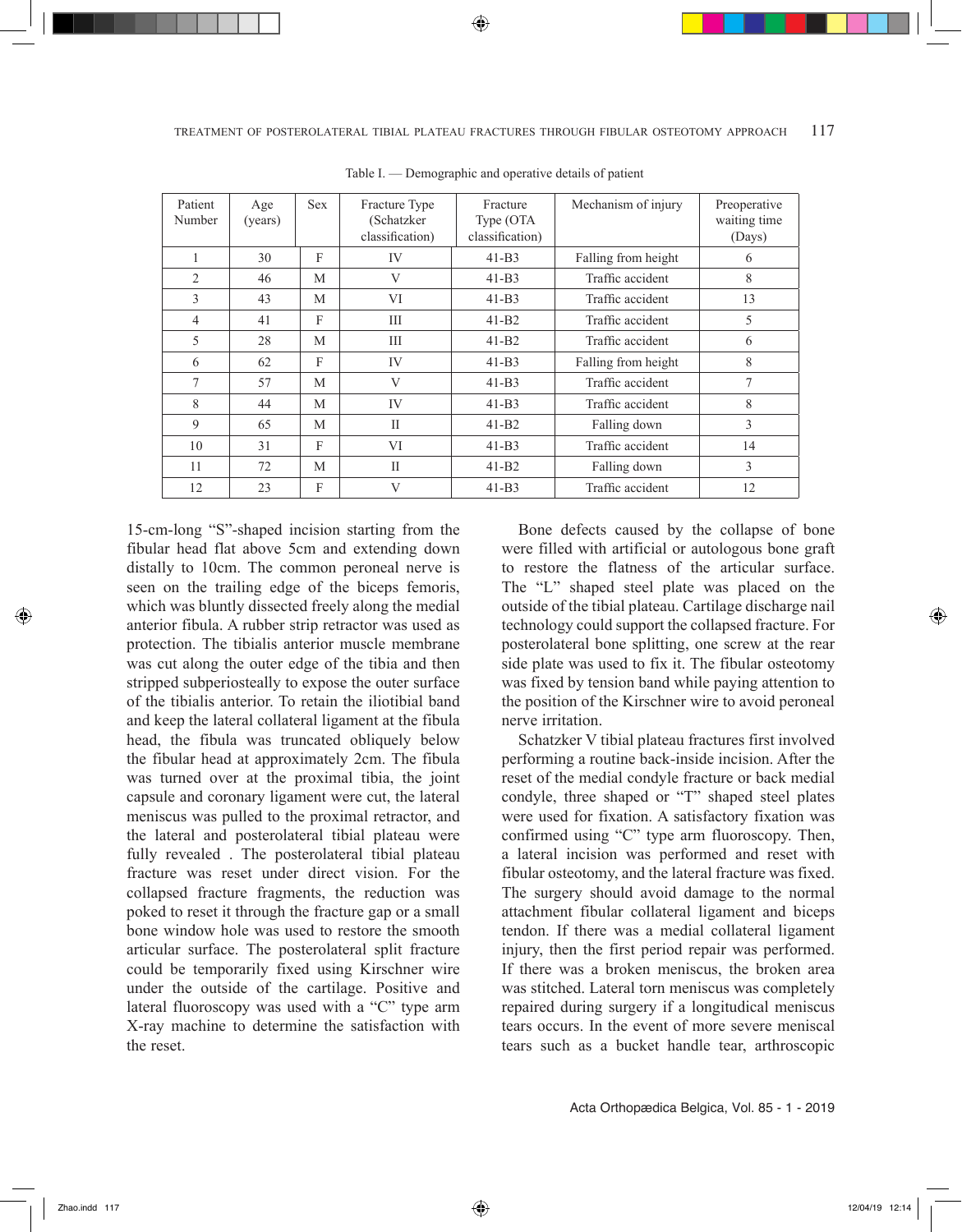⊕

surgical procedures may be necessary to repair the lesion. The lateral meniscus repair was done in nine patients. The drainage tube was placed inside the joint with a pressure dressing. There was one case of cruciate ligament rupture, and the patient refused surgery. By postoperative follow-up, the knee drawer test was negative.

After waking from anesthesia, most patients were encouraged to begin lower limb muscle exercises, which included functional exercises of the quadriceps, flexion and extension exercises of the ankle joint and flexion and extension exercises of the knee joint using a continuous passive motion machine twice a day. Partial weight bearing was allowed 8 weeks after the operation. Full weight bearing exercises were started 12-16 weeks after surgery. Every patient received antibiotics from the day of surgery until 48 hours after the surgery. A pain pump was used to control local pain. Each patient received X-rays (Fig.2e) and CT examinations, and the fracture reduction and fixation conditions were observed.

The modified hospital for special surgery (HSS) knee scoring system was used to evaluate postoperative knee function (Fig.2h). Hospital radiographs and charts were reviewed by two orthopedists. Age, gender, duration of surgery, cause of injury, and bone healing time were recorded. Morbidity, mortality, complications, and radiographic changes 2 years after surgery were also recorded (Fig.2f,g). Fracture healing was indicated by the presence of continuous bony callus at the fracture site without clinical symptoms, and the fracture healing time was defined as the time from the surgery to the day that fracture healing was confirmed.

The follow-up visits occurred l, 3, 6, 12 months later and then once every 6 months. Patients were asked about the improvement in symptoms and had physical examinations conducted and X-ray films collected to assess fracture healing during followup. Complications that occurred during follow-up were recorded. At the last follow-up, the modified hospital for special surgery (HSS) knee scoring system was used to assess the knee function.

The analyses and calculations were performed using SPSS 15.0 software. Data were expressed as the mean  $\pm$  SD. Paired samples were processed with t-tests. P values < 0.05 were considered statistically significant.

## **RESULTS**

Follow-up was completed for twelve fractures in twelve patients with an average follow-up time of  $25.6 \pm 2.1$  months (range, 22-38 months). Eleven patients achieved anatomic reduction. Among the twelve patients, one patient with a lateral comminuted fracture and dislocation still had a 2-mm joint surface depression postoperatively. The average HSS score was  $94.1 \pm 3.2$  points (range, 80–100 points). There was an average knee flexion of  $118.6^{\circ} \pm 18.1^{\circ}$  (range, 96–138°) and an average knee extension of  $1.9^{\circ} \pm 2.2^{\circ}$  (range, 0–6.3°). Radiographs obtained at the final follow-up showed that fixation was stable in all patients, with no fracture displacement or plate rupture observed.

The average operation duration and bleeding volume during operation were  $92.5 \pm 14.5$ min and 105± 20.6ml, respectively. There were no occurrences of wound infection, plate loosening or breakage, nonunion, valgus knee deformity, or fracture re-displacement in any of the patients. All patients were followed with anteroposterior and lateral X-ray and CT, which showed anatomic reduction or near-anatomic reduction.

#### **DISCUSSION**

Lateral tibial plateau fracture is a fracture involving the latter part of the lateral condyle of the tibia with symptoms of splitting and collapse. It can be a fracture of only the lateral condyle of the tibia or combined with tibial condyle or metaphyseal fractures. The mechanism of the injury of the lateral tibial plateau fracture is that the knee joint is pressed by the valgus and axial stress when the knee is in flexion *(10)*. Therefore, the injury surface was more likely to be on the coronal plane fracture line, which is a rare injury *(11)*. Such fractures occur on the positive and lateral area of the knee joint and appear negative on X-ray films, especially for simple compression fractures that sometimes show only a partial increase in the density of the outer

◈

◈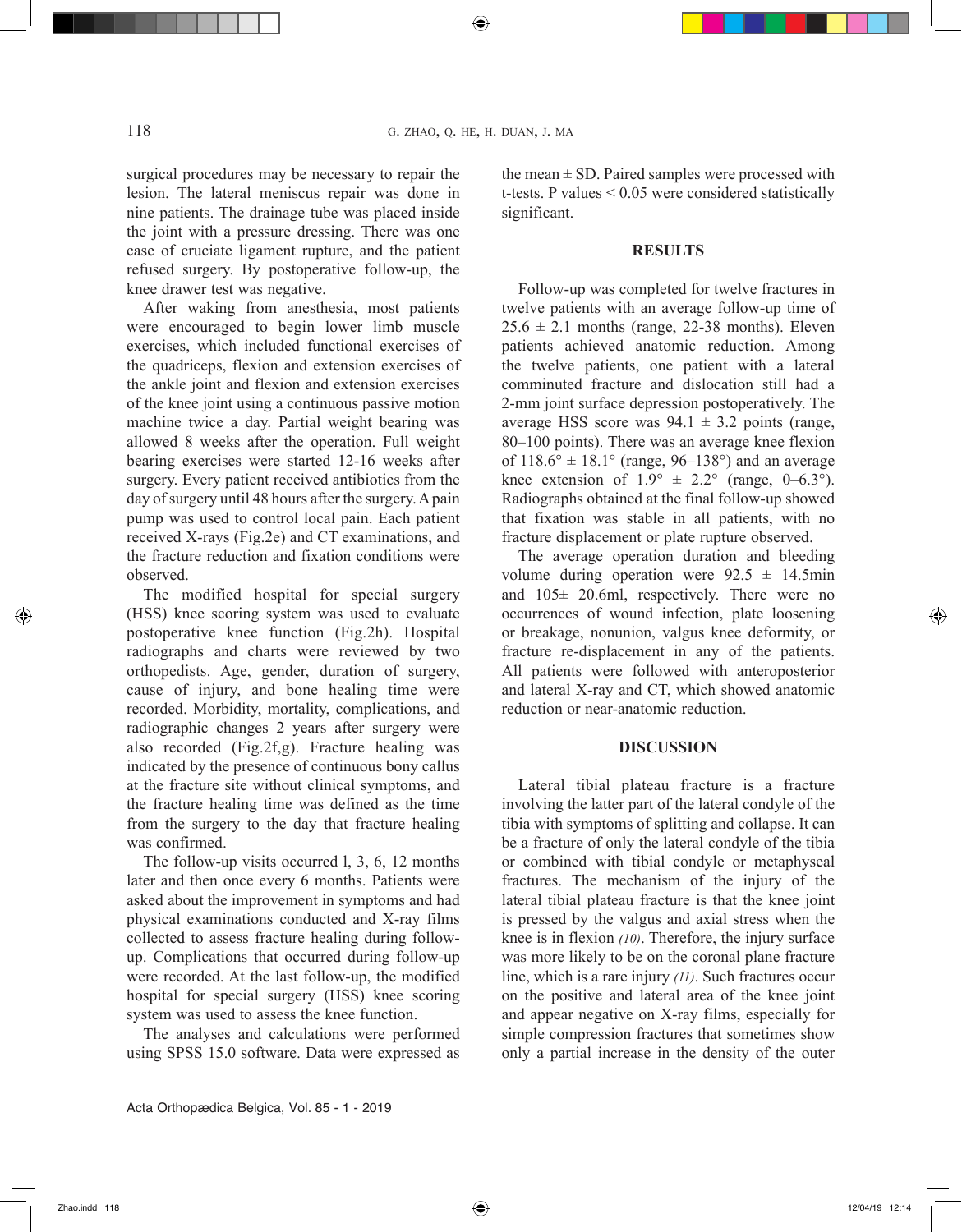⊕

platform on X-ray films *(12,16)*. Because fracture type is prone to misdiagnosis, preoperative CT scan with two-dimensional plus three-dimensional reconstruction is required to define the type of fracture *(13)*. Lateral tibial plateau fractures has not been given much attention in clinical practice. The commonly used Schatzker classification system and AO classification systemdo not adequatelydescribe it. According to CT-based three-column types by Zhang W et al. *(17)*, posterolateral fractures are mostly posterior column fractures. Brown et al. *(4)* showed that the local stress level increased 75% while the articular surface was 3mm, and the greater the articular surface, the more the local stress increased. Therefore, if the collapse was >3mm, the CT scan showed the fracture block located at the posterolateral tibial plateau near the head of the fibula, and the fracture should be treated with surgery. The posterolateral bone should be treated with anatomical reduction and rigid internal fixation to restore the integrity of the articular surface and reduce the incidence of postoperative loss of reduction.

In recent years, most scholars have advocated the use of the posterior approach or posterolateral approach, and posterior support steel plate treatment has achieved good results in this type of fracture. However, this approach has the risk of damaging blood vessels, and nerve impact around the tibial artery bifurcation makes the incision extend distally. As the patient takes a prone position while his knee is bent slightly, the posterior joint space is narrow, which creates a limited exposure range of the fracture for as mall and deep incision. The posterior muscles of the knee are rich with tough ligaments and tendons. Therefore, it is difficult to strip. However, the posterior capsule is plump, and the posterior cruciate ligament ends there. All these factors make it more difficult to expose and look directly at the articular surface. It is difficult to accurately determine restoration during surgery. There is no obvious reference anatomical structure during reset reduction. Meanwhile, the bevel at the back of the tibial plateau can impact the lateral bone reset. This issue can easily lead to an undesirable reset. Chang et al. *(5)* reported that 4 of 8 patients with posterolateral lateral tibial plateau fractures treated with a posterolateral approach developed 10° to 20° flexion contracture. This contracture could have some impact on patient knee shape and gait.

Yu et al. *(15)* reported that the method to treat tibial plateau fractures through the fibular head could help in lateral tibial plateau fracture reduction and fixation. After fibula head osteotomy, the syndesmosis should be stitched in accordance with the anatomical level. We believe that the proximal tibiofibular joint is amphiarthrotic, and the joint capsule is tight. Thus, it is very difficult to suture according to anatomical level. Meanwhile, after part of the fibula head is resected, the proximal tibiofibular joint capsule will heal with the outside bone of the fibula head, which will form scar tissue due to the difficulty of the ligament and bone healing together. This healing will influence the action of the proximal tibiofibular joint.

We chose to treat lateral tibial plateau fractures with fibular osteotomy, which has certain advantages over traditional incision. The incision extends far and wide from the fibular head and fibula and can fully meet the demand of exposure, reduction and fixation. For V and VI tibial plateau fractures, the patient's position is not required to change during the surgery, which is also one advantage of the approach. There are no major blood vessels or nerve tissues on the front and rear side of the incision. The soft tissue outside of the knee joint is thin and easy to reveal. The surgery should carefully avoid the peroneal nerve below the fibula head. The proximal tibiofibular joint capsule should be cut off during the surgery by an oblique osteotomy below the fibular head to increase the contact area to enhance the healing of the osteotomy of the fibula. Meanwhile, proximal traction can fully reveal the outer part of the posterolateral knee. The articular surface can achieve anatomical reduction, and this reduction can reduce the stress concentration and prevent joint degeneration. The steel plateau in the proximal tibiofibular joint capsule can cause tibiofibular joint separation, but it has no significant effect on the tibiofibular joint or its movement. The movement of the tibiofibular joint includes upper and lower movement and rotation. For the safety of the fibular head resection, domestic and foreign scholars took the tibiofibular joint as a transplant

◈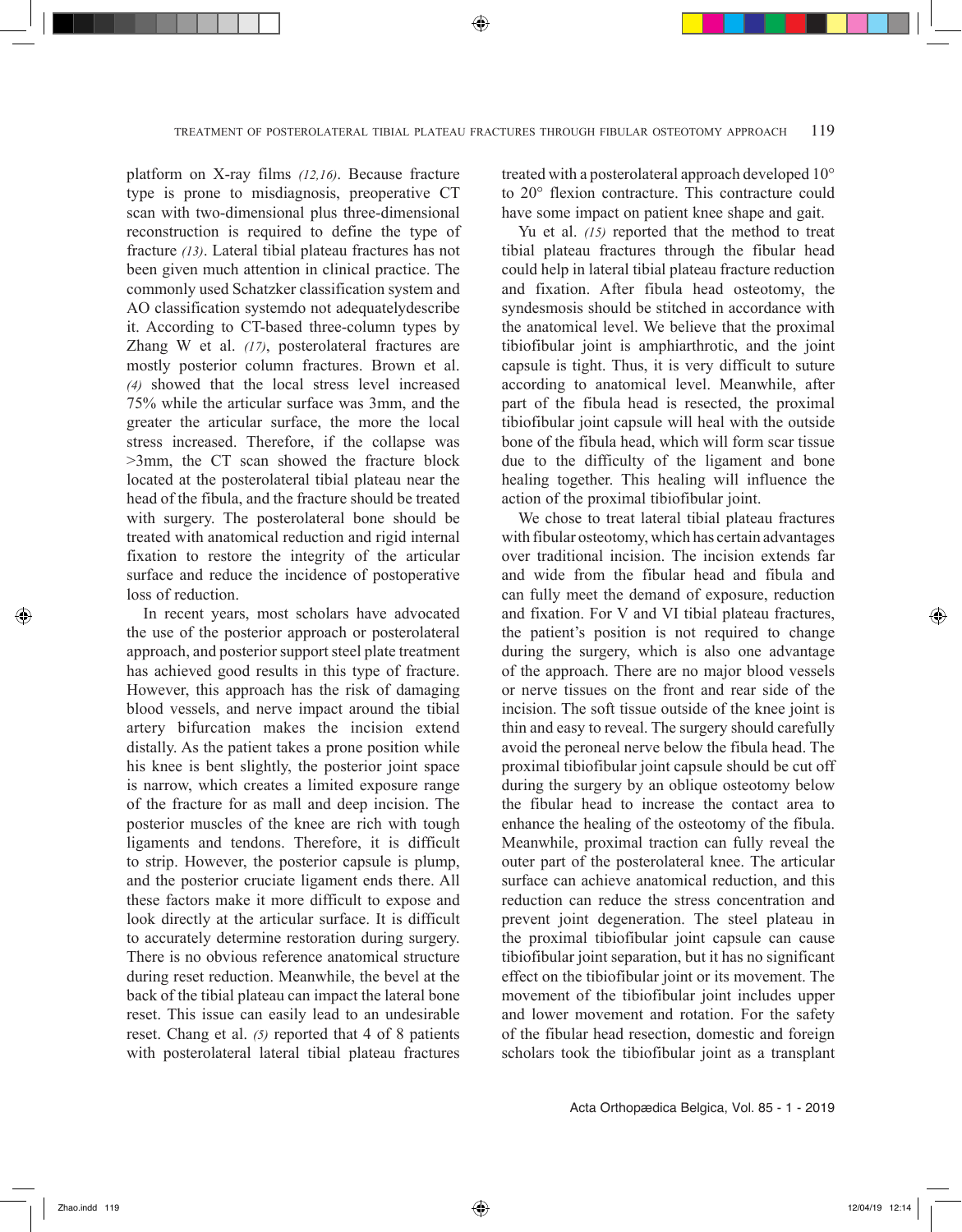◈

donor, and the follow-up showed no functional disability. None of the patients developed ankle pain after surgery.

Currently, there is no unique design for the fixing of anatomical plates for posterior-lateral tibial plateau fracture. Some scholars have suggested that reconstruction plates can be used as a support plate to fix the posterior and lateral fracture block. We chose an "L" shaped steel plate whose proximal transverse hole can fully contain the posterolateral parts of the tibial plateau. Meanwhile, nail technology can be used to support the articular surface. Bone grafts can be used when necessary. This part of the fibular osteotomy was fixed using tension straps. The outside structure, especially the composite structure of the fibula head, should be kept intact as much as possible while performing fibular osteotomy. If these structures are cut, the doctor should suture the joint capsule and ligaments according to anatomical level to strengthen the stability of the lateral treatment. Be aware of common peroneal nerve injury. For preoperative patients with fibular head fracture, doctors should turn up the fibula head in a proximal direction to reveal the posterior-lateral part of the tibial plateau as a prerequisite of reserving the iliotibial ligament and lateral collateral ligament ending point. The fibular head should be fixed by tension straps after completing the reduction and fixation of the posterolateral tibial plateau.

#### **CONCLUSION**

Fibular osteotomy can fully expose the lateral tibial plateau fracture and can achieve satisfactory reduction and fixation, but there is no obvious advantage in surgery time or bleeding because of the relatively complex surgical process, which requires the peroneal nerve anatomy and fibula to be truncated and fixed. We do not suggest the removal of the internal fixation. To date, there are no reported results from removing the internal fixation for complications. The steel plateau located between the tibiofibular joint and its influence on joint movement requires further observation. There are few cases in this research, and the followup time was relatively short. The incidence of traumatic arthritis still requires long-term followup observation. The superiority of this approach requires a longer time and a larger sample to be confirmed. in 95,5 % of the operated levels after 6 months.

*Acknowledgments :* This study was supported by the Shanxi Province Science Foundation (No.2014JM4156).

## **REFERENCES**

- **1. Bhattaeharyya T, McCarty LP, Harris MB.** The posterior shearing tibial plateau fracture: treatment and results via a posterior approach. *J Orthop Trauma* 2005 ; 19 : 305-310.
- **2. Bagherifard A, Jabalameli M, Hadi H, Rahbar M, Minator Sajjadi M, Jahansouz A, Karimi HH.** Surgical Management of Tibial Plateau Fractures With 3.5 mm Simple Plates. *Trauma Mon* 2016 ; 21 : e26733-739.
- **3. Boraiah S1, Paul O, Hawkes D, Wickham M, Lorich DG.** Complications of recombinant human BMP-2 for treating complex tibial plateau fractures: a preliminary report. *Clin Orthop Relat Res* 2009 ; 467 : 3257-62.
- **4. Brown TD, Anderson DD, Nepola JV.** Contact stress aberrations following imprecise reduction of simple tibial plateau fractures. *J Orthop Res* 1988 ; 6 : 851-862.
- **5. Chang SM, Zheng HP, Li HF.** Treatment of isolated posterior coronal fracture of the lateral tibial plateau through posterolateral approach for direct exposure and buttress late fixation. *Arch Orthop Trauma Surg* 2009 ; 129 : 955-962.
- **6. Doornberg JN, Rademakers MV, van den Bekerom MP.** Two-dimensional and three-dimensional computed tomography for the classification and characterization of the tibial plateau fractures. *Injury* 2011 ; 42 : 1416-1425.
- **7. Dibbern K, Kempton LB, Higgins TF, Morshed S, McKinley TO, Marsh JL, Anderson DD.** Fractures of the tibial plateau involve similar energies as the tibial pilon but greater articular surface involvement. *J Orthop Res* 2016 ; 6 : 23359-62.
- **8. Egol KA, Weisz R, Hiebert R.** Does bular plating improve alignment after intramedullary nailing of distal metaphyseal tibia fractures? *J Orthop Trauma* 2006 ; 20 : 94-103.
- **9. Frosch KH, Balcarek P, Walde T, Sturmer KM.** A new posterolateral approach without fibula osteotomy for the treatment of tibial plateau fractures. *J Orthop Trauma* 2010 ; 24 : 515-520.
- **10. Heidari N, Lidder S, Grechenig W, Tesch NP, Weinberg AM.** The risk of injury to the anterior tibial artery in the posterolateral approach to the tibia plateau: a cadaver study. *J Orthop Trauma* 2013 ; 27 : 221-225.
- **11. Higgins TF, Kemper D, Klatt J.** Incidence and morphology of the posteromedial fragment in bicondylar tibial plateau fractures. *J Orthop Trauma* 2009 ; 23 : 45-51.
- **12. Huang YG, Chang SM.** The posterolateral approach for plating tibial plateau fractures: problems in secondary

Acta Orthopædica Belgica, Vol. 85 - 1 - 2019